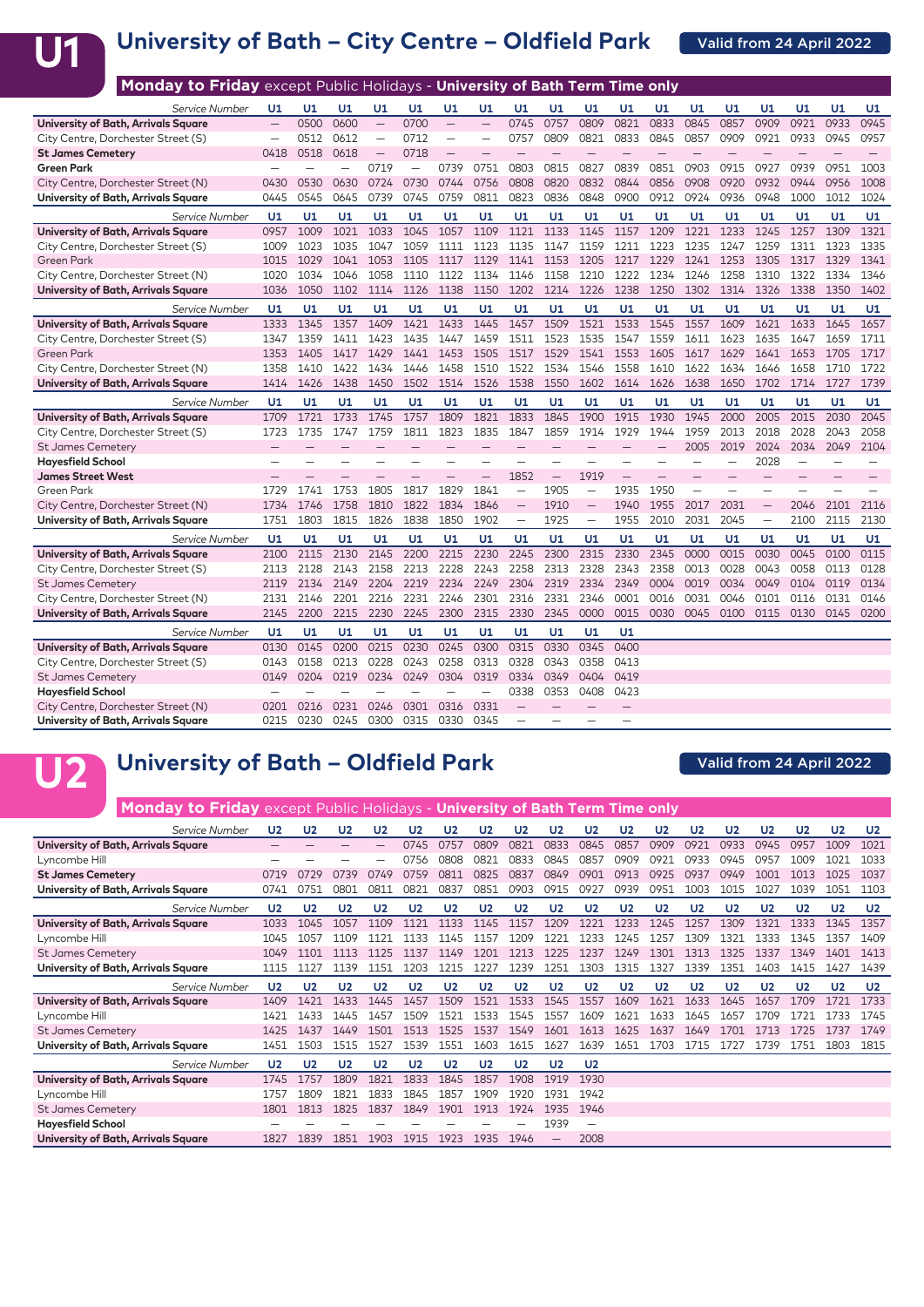# U1 University of Bath – City Centre – Oldfield Park **Channel April 2022**

| <b>Saturday except Public Holidays - University of Bath Term Time only</b> |                          |      |      |      |      |      |                          |      |      |      |      |      |      |      |      |      |      |      |
|----------------------------------------------------------------------------|--------------------------|------|------|------|------|------|--------------------------|------|------|------|------|------|------|------|------|------|------|------|
| Service Number                                                             | U1                       | U1   | U1   | U1   | U1   | U1   | U1                       | U1   | U1   | U1   | U1   | U1   | U1   | U1   | U1   | U1   | U1   | U1   |
| University of Bath, Arrivals Square                                        | $\overline{\phantom{0}}$ | 0500 | 0600 | 0700 |      |      | $\overline{\phantom{0}}$ | 0800 | 0815 | 0830 | 0845 | 0900 | 0915 | 0930 | 0945 | 1000 | 1015 | 1030 |
| City Centre, Dorchester Street (S)                                         |                          | 0512 | 0612 | 0712 |      |      |                          | 0812 | 0827 | 0842 | 0857 | 0912 | 0927 | 0942 | 0957 | 1014 | 1029 | 1044 |
| <b>St James Cemetery</b>                                                   | 0418                     | 0518 | 0618 | 0718 | 0733 | 0748 | 0803                     | 0818 | 0833 | 0848 | 0903 | 0918 | 0933 | 0948 | 1003 | 1020 | 1035 | 1050 |
| City Centre, Dorchester Street (N)                                         | 0430                     | 0530 | 0630 | 0730 | 0745 | 0800 | 0815                     | 0830 | 0845 | 0900 | 0915 | 0930 | 0945 | 1000 | 1015 | 1032 | 1047 | 1102 |
| University of Bath, Arrivals Square                                        | 0445                     | 0545 | 0645 | 0745 | 0800 | 0815 | 0831                     | 0846 | 0901 | 0916 | 0931 | 0946 | 1001 | 1016 | 1031 | 1048 | 1103 | 1118 |
| Service Number                                                             | U1                       | U1   | U1   | U1   | U1   | U1   | U1                       | U1   | U1   | U1   | U1   | U1   | U1   | U1   | U1   | U1   | U1   | U1   |
| University of Bath, Arrivals Square                                        | 1045                     | 1100 | 1115 | 1130 | 1145 | 1200 | 1215                     | 1230 | 1245 | 1300 | 1315 | 1330 | 1345 | 1400 | 1415 | 1430 | 1445 | 1500 |
| City Centre, Dorchester Street (S)                                         | 1059                     | 1114 | 1129 | 1144 | 1159 | 1214 | 1229                     | 1244 | 1259 | 1314 | 1329 | 1344 | 1359 | 1414 | 1429 | 1444 | 1459 | 1514 |
| <b>St James Cemetery</b>                                                   | 1105                     | 1120 | 1135 | 1150 | 1205 | 1220 | 1235                     | 1250 | 1305 | 1320 | 1335 | 1350 | 1405 | 1420 | 1435 | 1450 | 1505 | 1520 |
| City Centre, Dorchester Street (N)                                         | 1117                     | 1132 | 1147 | 1202 | 1217 | 1232 | 1247                     | 1302 | 1317 | 1332 | 1347 | 1402 | 1417 | 1432 | 1447 | 1502 | 1517 | 1532 |
| University of Bath, Arrivals Square                                        | 1133                     | 1148 | 1203 | 1218 | 1233 | 1248 | 1303                     | 1318 | 1333 | 1348 | 1403 | 1418 | 1433 | 1448 | 1503 | 1518 | 1533 | 1548 |
| Service Number                                                             | U1                       | U1   | U1   | U1   | U1   | U1   | U1                       | U1   | U1   | U1   | U1   | U1   | U1   | U1   | U1   | U1   | U1   | U1   |
| University of Bath, Arrivals Square                                        | 1515                     | 1530 | 1545 | 1600 | 1615 | 1630 | 1645                     | 1700 | 1715 | 1730 | 1745 | 1800 | 1815 | 1830 | 1845 | 1900 | 1915 | 1930 |
| City Centre, Dorchester Street (S)                                         | 1529                     | 1544 | 1559 | 1614 | 1629 | 1644 | 1659                     | 1714 | 1729 | 1744 | 1759 | 1814 | 1829 | 1844 | 1859 | 1914 | 1929 | 1944 |
| <b>St James Cemetery</b>                                                   | 1535                     | 1550 | 1605 | 1620 | 1635 | 1650 | 1705                     | 1720 | 1735 | 1750 | 1805 | 1820 | 1835 | 1850 | 1905 | 1920 | 1935 | 1950 |
| City Centre, Dorchester Street (N)                                         | 1547                     | 1602 | 1617 | 1632 | 1647 | 1702 | 1717                     | 1732 | 1747 | 1802 | 1817 | 1832 | 1847 | 1902 | 1917 | 1932 | 1947 | 2002 |
| University of Bath, Arrivals Square                                        | 1603                     | 1618 | 1633 | 1648 | 1703 | 1719 | 1734                     | 1749 | 1804 | 1818 | 1833 | 1848 | 1903 | 1917 | 1932 | 1947 | 2002 | 2016 |
| Service Number                                                             | U1                       | U1   | U1   | U1   | U1   | U1   | U1                       | U1   | U1   | U1   | U1   | U1   | U1   | U1   | U1   | U1   | U1   | U1   |
| University of Bath, Arrivals Square                                        | 1945                     | 2000 | 2015 | 2030 | 2045 | 2100 | 2115                     | 2130 | 2145 | 2200 | 2215 | 2230 | 2245 | 2300 | 2315 | 2330 | 2345 | 0000 |
| City Centre, Dorchester Street (S)                                         | 1959                     | 2013 | 2028 | 2043 | 2058 | 2113 | 2128                     | 2143 | 2158 | 2213 | 2228 | 2243 | 2258 | 2313 | 2328 | 2343 | 2358 | 0013 |
| <b>St James Cemetery</b>                                                   | 2005                     | 2019 | 2034 | 2049 | 2104 | 2119 | 2134                     | 2149 | 2204 | 2219 | 2234 | 2249 | 2304 | 2319 | 2334 | 2349 | 0004 | 0019 |
| City Centre, Dorchester Street (N)                                         | 2017                     | 2031 | 2046 | 2101 | 2116 | 2131 | 2146                     | 2201 | 2216 | 2231 | 2246 | 2301 | 2316 | 2331 | 2346 | 0001 | 0016 | 0031 |
| University of Bath, Arrivals Square                                        | 2031                     | 2045 | 2100 | 2115 | 2130 | 2145 | 2200                     | 2215 | 2230 | 2245 | 2300 | 2315 | 2330 | 2345 | 0000 | 0015 | 0030 | 0045 |
| Service Number                                                             | U1                       | U1   | U1   | U1   | U1   | U1   | U1                       | U1   | U1   | U1   | U1   | U1   | U1   | U1   | U1   | U1   |      |      |
| University of Bath, Arrivals Square                                        | 0015                     | 0030 | 0045 | 0100 | 0115 | 0130 | 0145                     | 0200 | 0215 | 0230 | 0245 | 0300 | 0315 | 0330 | 0345 | 0400 |      |      |
| City Centre, Dorchester Street (S)                                         | 0028                     | 0043 | 0058 | 0113 | 0128 | 0143 | 0158                     | 0213 | 0228 | 0243 | 0258 | 0313 | 0328 | 0343 | 0358 | 0413 |      |      |
| <b>St James Cemetery</b>                                                   | 0034                     | 0049 | 0104 | 0119 | 0134 | 0149 | 0204                     | 0219 | 0234 | 0249 | 0304 | 0319 | 0334 | 0349 | 0404 | 0419 |      |      |
| <b>Hayesfield School</b>                                                   |                          |      |      |      |      |      |                          |      |      |      |      |      | 0338 | 0353 | 0408 | 0423 |      |      |
| City Centre, Dorchester Street (N)                                         | 0046                     | 0101 | 0116 | 0131 | 0146 | 0201 | 0216                     | 0231 | 0246 | 0301 | 0316 | 0331 |      |      |      |      |      |      |
| University of Bath, Arrivals Square                                        | 0100                     | 0115 | 0130 | 0145 | 0200 | 0215 | 0230                     | 0245 | 0300 | 0315 | 0330 | 0345 |      |      |      |      |      |      |

| <b>Sunday and Public Holidays</b> except Christmas Day, Boxing Day and New Year's Day - University of Bath Term Time only |                   |      |      |      |      |      |                          |                          |                          |       |                  |      |                          |                          |                          |      |      |      |
|---------------------------------------------------------------------------------------------------------------------------|-------------------|------|------|------|------|------|--------------------------|--------------------------|--------------------------|-------|------------------|------|--------------------------|--------------------------|--------------------------|------|------|------|
| Service Number                                                                                                            | U1                | U1   | U1   | U1   | U1   | U1   | U1                       | U1                       | U1                       | U1    | U1               | U1   | U1                       | U1                       | U1                       | U1   | U1   | U1   |
| University of Bath, Arrivals Square                                                                                       | $\qquad \qquad -$ | 0500 | 0600 | 0700 | 0800 | 0900 | $\overline{\phantom{m}}$ | $\overline{\phantom{0}}$ | 1000                     | 1020  | 1040             | 1100 | 1120                     | 1140                     | 1200                     | 1220 | 1240 | 1300 |
| City Centre, Dorchester Street (S)                                                                                        |                   | 0512 | 0612 | 0712 | 0812 | 0912 | $\overline{\phantom{0}}$ | -                        | 1014                     | 1034  | 1054             | 1114 | 1134                     | 1154                     | 1214                     | 1234 | 1254 | 1314 |
| <b>St James Cemetery</b>                                                                                                  | 0418              | 0518 | 0618 | 0718 | 0818 | 0918 | 0938                     | 0958                     | 1020                     | 1.040 | 1100             | 1120 | 1140                     | 1200                     | 1220                     | 1240 | 1300 | 1320 |
| City Centre, Dorchester Street (N)                                                                                        | 0430              | 2530 | 0630 | 0730 | 0830 | 0930 | 0950                     | 1010                     | 1032                     | 1052  | 1112             | 1132 | 1152                     | 1212                     | 1232                     | 1252 | 1312 | 1332 |
| University of Bath, Arrivals Square                                                                                       | 0445              | 0545 | 0645 | 0745 | 0846 | 0946 | 1006                     | 1026                     | 1048                     | 1108  | 1128             | 1148 | 1208                     | 1228                     | 1248                     | 1308 | 1328 | 1348 |
| Service Number                                                                                                            | U1                | U1   | U1   | U1   | U1   | U1   | U1                       | U1                       | U1                       | U1    | U1               | U1   | U1                       | U1                       | U1                       | U1   | U1   | U1   |
| University of Bath, Arrivals Square                                                                                       | 1320              | 1340 | 1400 | 1420 | 1440 | 1500 | 1520                     | 1540                     | 1600                     | 1620  | 1640             | 1700 | 1720                     | $\overline{\phantom{0}}$ | 1740                     | 1800 | 1830 | 1900 |
| City Centre, Dorchester Street (S)                                                                                        | 1334              | 1354 | 1414 | 1434 | 1454 | 1514 | 1534                     | 1554                     | 1614                     | 1634  | 1654             | 1714 | 1734                     |                          | 1754                     | 1814 | 1844 | 1914 |
| <b>St James Cemetery</b>                                                                                                  | 1340              | 1400 | 1420 | 1440 | 1500 | 1520 | 1540                     | 1600                     | 1620                     | 1640  | 170 <sub>C</sub> | 1720 | 1740                     | 175 <sub>C</sub>         | 1800                     | 1820 | 1850 | 1920 |
| <b>Hayesfield School</b>                                                                                                  |                   |      |      |      |      |      |                          |                          |                          |       |                  |      | 1744                     |                          | 1804                     |      |      |      |
| City Centre, Dorchester Street (N)                                                                                        | 1352              | 1412 | 1432 | 1452 | 1512 | 1532 | 1552                     | 1612                     | 1632                     | 1652  | 1712             | 1732 | —                        | 1802                     | $\qquad \qquad -$        | 1832 | 1902 | 1932 |
| University of Bath, Arrivals Square                                                                                       | 1408              | 1428 | 1448 | 1508 | 1528 | 1548 | 1608                     | 1628                     | 1648                     | 1708  | 1729             | 1749 | $\overline{\phantom{0}}$ | 1818                     | $\overline{\phantom{0}}$ | 1848 | 1917 | 1947 |
| Service Number                                                                                                            | U1                | U1   | U1   | U1   | U1   | U1   | U1                       | U1                       | U1                       | U1    | U1               | U1   | U1                       | U1                       |                          |      |      |      |
| University of Bath, Arrivals Square                                                                                       | 1930              | 2000 | 2030 | 2100 | 2130 | 2200 | 2230                     | 2300                     | 2330                     | 0000  | 0100             | 0200 | 0300                     | 0400                     |                          |      |      |      |
| City Centre, Dorchester Street (S)                                                                                        | 1944              | 2013 | 2043 | 2113 | 2143 | 2213 | 2243                     | 2313                     | 2343                     | 0013  | 0113             | 0213 | 0313                     | 0413                     |                          |      |      |      |
| <b>St James Cemetery</b>                                                                                                  | 1950              | 2019 | 2049 | 2119 | 2149 | 2219 | 2249                     | 2319                     | 2349                     | 0019  | 0119             | 0219 | 0319                     | 0419                     |                          |      |      |      |
| <b>Hayesfield School</b>                                                                                                  |                   |      |      |      |      |      |                          |                          | 2353                     |       |                  |      |                          | 0423                     |                          |      |      |      |
| City Centre, Dorchester Street (N)                                                                                        | 2002              | 2031 | 2101 | 2131 | 2201 | 2231 | 2301                     | 2331                     |                          | 0031  | 0131             | 0231 | 0331                     | $\qquad \qquad -$        |                          |      |      |      |
| University of Bath, Arrivals Square                                                                                       | 2016              | 2045 | 2115 | 2145 | 2215 | 2245 | 2315                     | 2345                     | $\overline{\phantom{0}}$ | 0045  | 0145             | 0245 | 0345                     |                          |                          |      |      |      |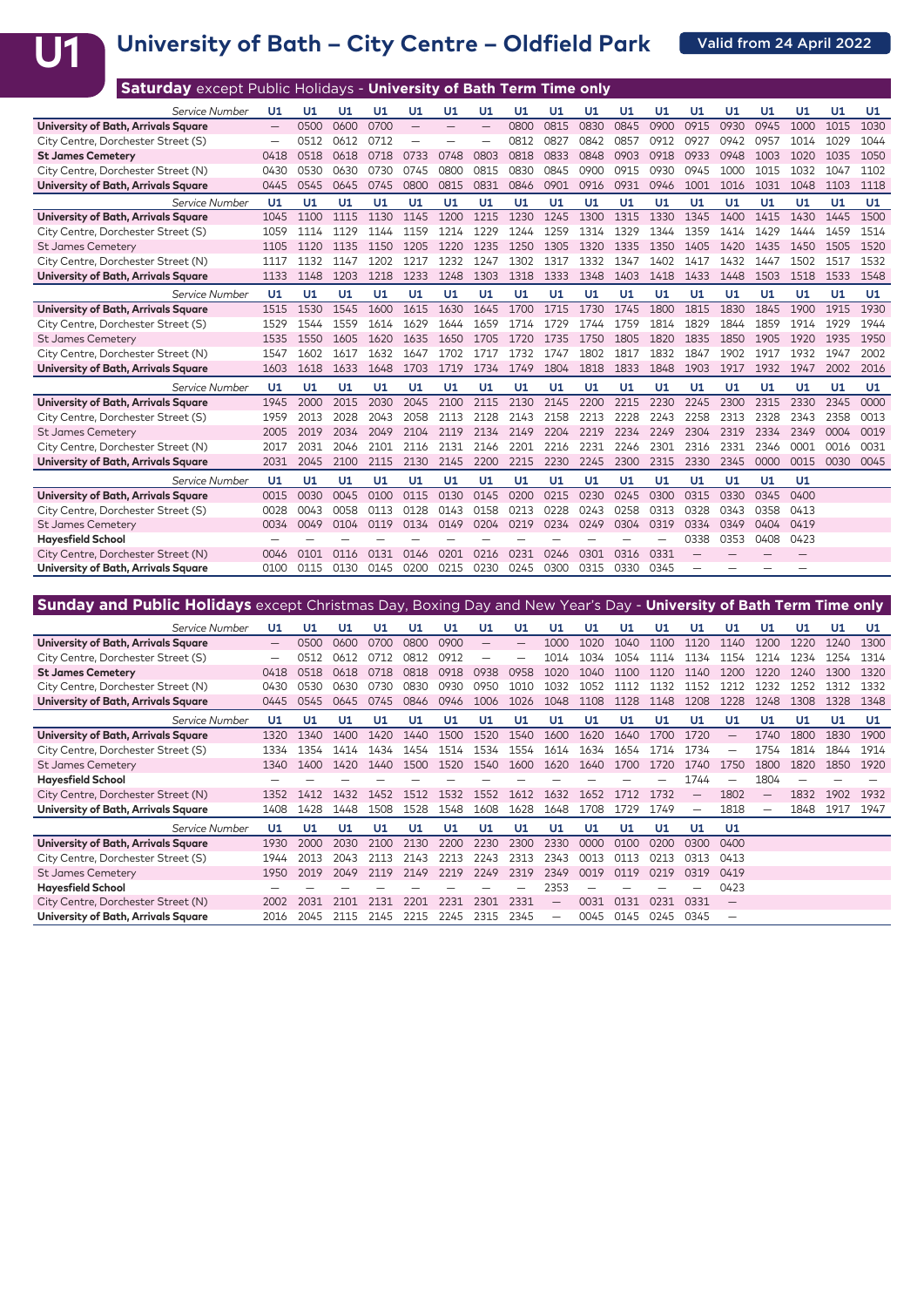## **U1**

## University of Bath - City Centre - Oldfield Park **Calid from 24 April 2022**

| <b>Monday to Friday</b> except Public Holidays - University of Bath Revision & Assessment Period |                   |      |              |      |      |      |                          |       |      |      |      |      |      |      |      |                          |      |                          |
|--------------------------------------------------------------------------------------------------|-------------------|------|--------------|------|------|------|--------------------------|-------|------|------|------|------|------|------|------|--------------------------|------|--------------------------|
| Service Number                                                                                   | U1                | U1   | U1           | U1   | U1   | U1   | U1                       | U1    | U1   | U1   | U1   | U1   | U1   | U1   | U1   | U1                       | U1   | U1                       |
| University of Bath, Arrivals Square                                                              | $\qquad \qquad -$ |      |              | 0745 | 0800 | 0815 | $\overline{\phantom{0}}$ | 0845  | 0900 | 0915 | 0930 | 0945 | 1000 | 1015 | 1030 | 1045                     | 1100 | 1115                     |
| City Centre, Dorchester Street (S)                                                               |                   |      |              | 0757 | 0812 | 0827 | $\overline{\phantom{0}}$ | 0857  | 0912 | 0927 | 0942 | 0957 | 1014 | 1029 | 1044 | 1059                     | 1114 | 1129                     |
| <b>St James Cemetery</b>                                                                         | 0718              | 0733 | 0748         | 0803 | 0818 | 0833 | 0848                     | 0903  | 0918 | 0933 | 0948 | 1003 | 1020 | 1035 | 1050 | 1105                     | 1120 | 1135                     |
| City Centre, Dorchester Street (N)                                                               | 0730              | 0745 | 0800         | 0815 | 0830 | 0845 | 0900                     | 0915  | 0930 | 0945 | 1000 | 1015 | 1032 | 1047 | 1102 | 1117                     | 1132 | 1147                     |
| University of Bath, Arrivals Square                                                              | 0745              | 0800 | 0815         | 0831 | 0846 | 0901 | 0916                     | 0931  | 0946 | 1001 | 1016 | 1031 | 1048 | 1103 | 1118 | 1133                     | 1148 | 1203                     |
| Service Number                                                                                   | U1                | U1   |              | U1   | U1   | U1   | U1                       |       | U1   | U1   | U1   | U1   | U1   | U1   | U1   | U1                       | U1   | U1                       |
| University of Bath, Arrivals Square                                                              | 1130              | 1145 | Then         | 00   | 15   | 30   | 45                       |       | 1600 | 1615 | 1630 | 1645 | 1700 | 1715 | 1730 | 1745                     | 1800 | 1815                     |
| City Centre, Dorchester Street (S)                                                               | 1144              | 1159 | these        | 14   | 29   | 44   | 59                       |       | 1614 | 1629 | 1644 | 1659 | 1714 | 1729 | 1744 | 1759                     | 1814 | 1829                     |
| <b>St James Cemetery</b>                                                                         | 1150              | 1205 | mins<br>past | 20   | 35   | 50   | 05                       | until | 1620 | 1635 | 1650 | 1705 | 1720 | 1735 | 1750 | 1805                     | 1820 | 1835                     |
| City Centre, Dorchester Street (N)                                                               | 1202              | 1217 | each         | 32   | 47   | 02   | 17                       |       | 1632 | 1647 | 1702 | 1717 | 1732 | 1747 | 1802 | 1817                     | 1832 | 1847                     |
| University of Bath, Arrivals Square                                                              | 1218              | 1233 | hour         | 48   | 03   | 18   | 33                       |       | 1648 | 1703 | 1719 | 1734 | 1749 | 1804 | 1818 | 1833                     | 1848 | 1903                     |
| Service Number                                                                                   | U1                | U1   | U1           | U1   | U1   | U1   | U1                       | U1    | U1   | U1   | U1   | U1   | U1   | U1   | U1   | U1                       | U1   | U1                       |
| University of Bath, Arrivals Square                                                              | 1830              | 1845 | 1900         | 1915 | 1930 | 1945 | 2000                     | 2015  | 2030 | 2045 | 2100 | 2115 | 2130 | 2145 | 2200 | 2215                     | 2230 | 2245                     |
| City Centre, Dorchester Street (S)                                                               | 1844              | 1859 | 1914         | 1929 | 1944 | 1959 | 2013                     | 2028  | 2043 | 2058 | 2113 | 2128 | 2143 | 2158 | 2213 | 2228                     | 2243 | 2258                     |
| <b>St James Cemetery</b>                                                                         | 1850              | 1905 | 1920         | 1935 | 1950 | 2005 | 2019                     | 2034  | 2049 | 2104 | 2119 | 2134 | 2149 | 2204 | 2219 | 2234                     | 2249 | 2304                     |
| <b>Hayesfield School</b>                                                                         |                   |      |              |      |      |      |                          |       |      |      |      |      |      |      |      | 2238                     |      | 2308                     |
| City Centre, Dorchester Street (N)                                                               | 1902              | 1917 | 1932         | 1947 | 2002 | 2017 | 2031                     | 2046  | 2101 | 2116 | 2131 | 2146 | 2201 | 2216 | 2231 |                          | 2301 |                          |
| University of Bath, Arrivals Square                                                              | 1917              | 1932 | 1947         | 2002 | 2016 | 2031 | 2045                     | 2100  | 2115 | 2130 | 2145 | 2200 | 2215 | 2230 | 2245 | $\overline{\phantom{0}}$ | 2315 | $\overline{\phantom{m}}$ |
| Service Number                                                                                   | U1                | U1   | U1           | U1   | U1   | U1   | U1                       | U1    | U1   |      |      |      |      |      |      |                          |      |                          |
| University of Bath, Arrivals Square                                                              | 2300              | 2330 | 0000         | 0030 | 0100 | 0130 | 0200                     | 0230  | 0300 |      |      |      |      |      |      |                          |      |                          |
| City Centre, Dorchester Street (S)                                                               | 2313              | 2343 | 0013         | 0043 | 0113 | 0143 | 0213                     | 0243  | 0313 |      |      |      |      |      |      |                          |      |                          |
| <b>St James Cemetery</b>                                                                         | 2319              | 2349 | 0019         | 0049 | 0119 | 0149 | 0219                     | 0249  | 0319 |      |      |      |      |      |      |                          |      |                          |
| <b>Hayesfield School</b>                                                                         |                   |      |              |      |      |      |                          | 0253  | 0323 |      |      |      |      |      |      |                          |      |                          |
| City Centre, Dorchester Street (N)                                                               | 2331              | 0001 | 0031         | 0101 | 0131 | 0201 | 0231                     |       |      |      |      |      |      |      |      |                          |      |                          |
| University of Bath, Arrivals Square                                                              | 2345              | 0015 | 0045         | 0115 | 0145 | 0215 | 0245                     |       |      |      |      |      |      |      |      |                          |      |                          |
|                                                                                                  |                   |      |              |      |      |      |                          |       |      |      |      |      |      |      |      |                          |      |                          |
| <b>Saturday</b> except Public Holidays - University of Bath Revision & Assessment Period         |                   |      |              |      |      |      |                          |       |      |      |      |      |      |      |      |                          |      |                          |

| Service Number                      | U1   | U1                | U1   | U1   | U1   | U1   | U1                | U1   | U1   | U1                       | U1    | U1   | U1   | U1   | U1   | U1   | U1   | U1   |
|-------------------------------------|------|-------------------|------|------|------|------|-------------------|------|------|--------------------------|-------|------|------|------|------|------|------|------|
| University of Bath, Arrivals Square |      | $\qquad \qquad -$ | 0800 | 0830 | 0900 | 0920 | $\qquad \qquad -$ | 1000 | 1015 | 1030                     |       | 1100 | 1115 | 1130 | 1145 | 1200 | 1215 | 1230 |
| City Centre, Dorchester Street (S)  |      | -                 | 0812 | 0842 | 0912 | 0932 | —                 | 1014 | 1029 | 1044                     |       | 1114 | 1129 | 1144 | 1159 | 1214 | 1229 | 1244 |
| <b>St James Cemetery</b>            | 0718 | 0748              | 0818 | 0848 | 0918 | 0938 | 0958              | 1020 | 1035 | 1050                     | 1105  | 1120 | 1135 | 1150 | 1205 | 1220 | 1235 | 1250 |
| City Centre, Dorchester Street (N)  | 0730 | 0800              | 0830 | 0900 | 0930 | 0950 | 1010              | 1032 | 1047 | 1102                     | 1117  | 1132 | 1147 | 1202 | 1217 | 1232 | 1247 | 1302 |
| University of Bath, Arrivals Square | 0745 | 0815              | 0846 | 0916 | 0946 | 1006 | 1026              | 1048 | 1103 | 1118                     | 1133  | 1148 | 1203 | 1218 | 1233 | 1248 | 1303 | 1318 |
| Service Number                      | U1   | U1                | U1   | U1   | U1   | U1   | U1                | U1   | U1   | U1                       | U1    | U1   | U1   | U1   | U1   | U1   | U1   | U1   |
| University of Bath, Arrivals Square | 1245 | 1300              | 1315 | 1330 | 1345 | 1400 | 1415              | 1430 | 1445 | 1500                     | 1515  | 1530 | 1545 | 1600 | 1615 | 1630 | 1645 | 1700 |
| City Centre, Dorchester Street (S)  | 1259 | 1314              | 1329 | 1344 | 1359 | 1414 | 1429              | 1444 | 1459 | 1514                     | 15 29 | 1544 | 1559 | 1614 | 1629 | 1644 | 1659 | 1714 |
| <b>St James Cemetery</b>            | 1305 | 1320              | 1335 | 1350 | 1405 | 1420 | 1435              | 1450 | 1505 | 1520                     | 1535  | 1550 | 1605 | 1620 | 1635 | 1650 | 1705 | 1720 |
| City Centre, Dorchester Street (N)  | 1317 | 1332              | 1347 | 1402 | 1417 | 1432 | 1447              | 1502 | 1517 | 1532                     | 1536  | 1602 | 1617 | 1632 | 1647 | 1702 | 1717 | 1732 |
| University of Bath, Arrivals Square | 1333 | 1348              | 1403 | 1418 | 1433 | 1448 | 1503              | 1518 | 1533 | 1548                     | 1537  | 1618 | 1633 | 1648 | 1703 | 1719 | 1734 | 1749 |
| Service Number                      | U1   | U1                | U1   | U1   | U1   | U1   | U1                | U1   | U1   | U1                       | U1    | U1   | U1   | U1   | U1   | U1   | U1   | U1   |
| University of Bath, Arrivals Square | 1715 | 1730              | 1745 | 1800 | 1815 | 1830 | 1845              | 1900 | 1915 | 1925                     | 1935  | 1955 | 2015 | 2035 | 2055 | 2115 | 2135 | 2155 |
| City Centre, Dorchester Street (S)  | 1729 | 1744              | 1759 | 1814 | 1829 | 1844 | 1859              | 1914 | 1929 | 1939                     | 1949  | 2009 | 2028 | 2048 | 2108 | 2128 | 2148 | 2208 |
| <b>St James Cemetery</b>            | 1735 | 1750              | 1805 | 1820 | 1835 | 1850 | 1905              | 1920 | 1935 | 1945                     | 1955  | 2015 | 2034 | 2054 | 2114 | 2134 | 2154 | 2214 |
| <b>Hayesfield School</b>            |      |                   |      |      |      |      |                   |      |      | 1949                     |       |      |      |      |      |      |      |      |
| City Centre, Dorchester Street (N)  | 1747 | 1802              | 1817 | 1832 | 1847 | 1902 | 1917              | 1932 | 1947 | $\overline{\phantom{0}}$ | 2007  | 2027 | 2046 | 2106 | 2126 | 2146 | 2206 | 2226 |
| University of Bath, Arrivals Square | 1804 | 1818              | 1833 | 1848 | 1903 | 1917 | 1932              | 1947 | 2002 | -                        | 2021  | 2041 | 2100 | 2120 | 2140 | 2200 | 2220 | 2240 |
| Service Number                      | U1   | U1                | U1   | U1   | U1   | U1   | U1                | U1   | U1   | U1                       | U1    |      |      |      |      |      |      |      |
| University of Bath, Arrivals Square | 2215 | 2235              | 2255 | 2330 | 0000 | 0030 | 0100              | 0130 | 0200 | 0230                     | 0300  |      |      |      |      |      |      |      |
| City Centre, Dorchester Street (S)  | 2228 | 2248              | 2308 | 2343 | 0013 | 0043 | 0113              | 0143 | 0213 | 0243                     | 0313  |      |      |      |      |      |      |      |
| <b>St James Cemetery</b>            | 2234 | 2254              | 2314 | 2349 | 0019 | 0049 | 0119              | 0149 | 0219 | 0249                     | 0319  |      |      |      |      |      |      |      |
| <b>Hayesfield School</b>            | 2238 |                   |      |      |      |      |                   |      |      | 0253                     | 0323  |      |      |      |      |      |      |      |
| City Centre, Dorchester Street (N)  |      | 2306              | 2326 | 0001 | 0031 | 0101 | 0131              | 0201 | 0231 |                          |       |      |      |      |      |      |      |      |
| University of Bath, Arrivals Square |      | 2320              | 2340 | 0015 | 0045 | 0115 | 0145              | 0215 | 0245 |                          |       |      |      |      |      |      |      |      |

| <b>Sunday and Public Holidays</b> except Christmas Day, Boxing Day and New Year's Day - Revision & Assessment Period |      |      |      |      |      |      |                          |      |      |      |      |      |      |      |                          |      |      |      |
|----------------------------------------------------------------------------------------------------------------------|------|------|------|------|------|------|--------------------------|------|------|------|------|------|------|------|--------------------------|------|------|------|
| Service Number                                                                                                       | U1   | U1   | U1   | U1   | U1   | U1   | U1                       | U1   | U1   | U1   | U1   | U1   | U1   | U1   | U1                       | U1   | U1   | U1   |
| University of Bath, Arrivals Square                                                                                  |      |      | 0900 | 0930 | 1000 | 1020 | $\overline{\phantom{0}}$ | 1100 | 1120 | 1140 | 1200 | 1220 | 1240 | 1300 | 1320                     | 1340 | 1400 | 1420 |
| City Centre, Dorchester Street (S)                                                                                   |      |      | 0912 | 0942 | 1014 | 1034 | $\overline{\phantom{0}}$ | 1114 | 1134 | 1154 | 1214 | 1234 | 1254 | 1314 | 1334                     | 1354 | 1414 | 1434 |
| <b>St James Cemetery</b>                                                                                             | 0818 | 0848 | 0918 | 0948 | 1020 | 1040 | 1100                     | 1120 | 1140 | 1200 | 1220 | 1240 | 1300 | 1320 | 1340                     | 1400 | 1420 | 1440 |
| City Centre, Dorchester Street (N)                                                                                   | 0830 | 090C | 0930 | 1000 | 1032 | 1052 | 1112                     | 1132 | 1152 | 1212 | 1232 | 1252 | 1312 | 1332 | 1352                     | 1412 | 1432 | 1452 |
| University of Bath, Arrivals Square                                                                                  | 0846 | 0916 | 0946 | 1016 | 1048 | 1108 | 1128                     | 1148 | 1208 | 1228 | 1248 | 1308 | 1328 | 1348 | 1408                     | 1428 | 1448 | 1508 |
| Service Number                                                                                                       | U1   | U1   | U1   | U1   | U1   | U1   | U1                       | U1   | U1   | U1   | U1   | U1   | U1   | U1   | U1                       | U1   | U1   | U1   |
| University of Bath, Arrivals Square                                                                                  | 1440 | 1500 | 1520 | 1540 | 1600 | 1620 | 1640                     | 1700 | 1720 | 1740 | 1800 | 1820 | 1840 | 1900 | 1920                     | 1940 | 2000 | 2030 |
| City Centre, Dorchester Street (S)                                                                                   | 1454 | 1514 | 1534 | 1554 | 1614 | 1634 | 1654                     | 1714 | 1734 | 1754 | 1814 | 1834 | 1854 | 1914 | 1934                     | 1954 | 2013 | 2043 |
| <b>St James Cemetery</b>                                                                                             | 1500 | 1520 | 1540 | 1600 | 1620 | 1640 | 1700                     | 1720 | 1740 | 1800 | 1820 | 1840 | 1900 | 1920 | 1940                     | 2000 | 2019 | 2049 |
| <b>Hayesfield School</b>                                                                                             |      |      |      |      |      |      |                          |      |      |      |      |      |      |      | 1944                     |      |      |      |
| City Centre, Dorchester Street (N)                                                                                   | 1512 | 1532 | 1552 | 1612 | 1632 | 1652 | 1712                     | 1732 | 1752 | 1812 | 1832 | 1852 | 1912 | 1932 |                          | 2012 | 2031 | 2101 |
| University of Bath, Arrivals Square                                                                                  | 1528 | 1548 | 1608 | 1628 | 1648 | 1708 | 1729                     | 1749 | 1809 | 1828 | 1848 | 1908 | 1927 | 1947 | $\overline{\phantom{0}}$ | 2026 | 2045 | 2115 |
| Service Number                                                                                                       | U1   | U1   | U1   | U1   | U1   | U1   |                          |      |      |      |      |      |      |      |                          |      |      |      |
| University of Bath, Arrivals Square                                                                                  | 2100 | 2130 | 2200 | 2230 | 2300 | 2330 |                          |      |      |      |      |      |      |      |                          |      |      |      |
| City Centre, Dorchester Street (S)                                                                                   | 2113 | 2143 | 2213 | 2243 | 2313 | 2343 |                          |      |      |      |      |      |      |      |                          |      |      |      |
| <b>St James Cemetery</b>                                                                                             | 2119 | 2149 | 2219 | 2249 | 2319 | 2349 |                          |      |      |      |      |      |      |      |                          |      |      |      |
| <b>Hayesfield School</b>                                                                                             |      |      |      |      | 2323 | 2353 |                          |      |      |      |      |      |      |      |                          |      |      |      |
| City Centre, Dorchester Street (N)                                                                                   | 2131 | 2201 | 2231 | 2301 |      |      |                          |      |      |      |      |      |      |      |                          |      |      |      |
| University of Bath, Arrivals Square                                                                                  | 2145 | 2215 | 2245 | 2315 |      |      |                          |      |      |      |      |      |      |      |                          |      |      |      |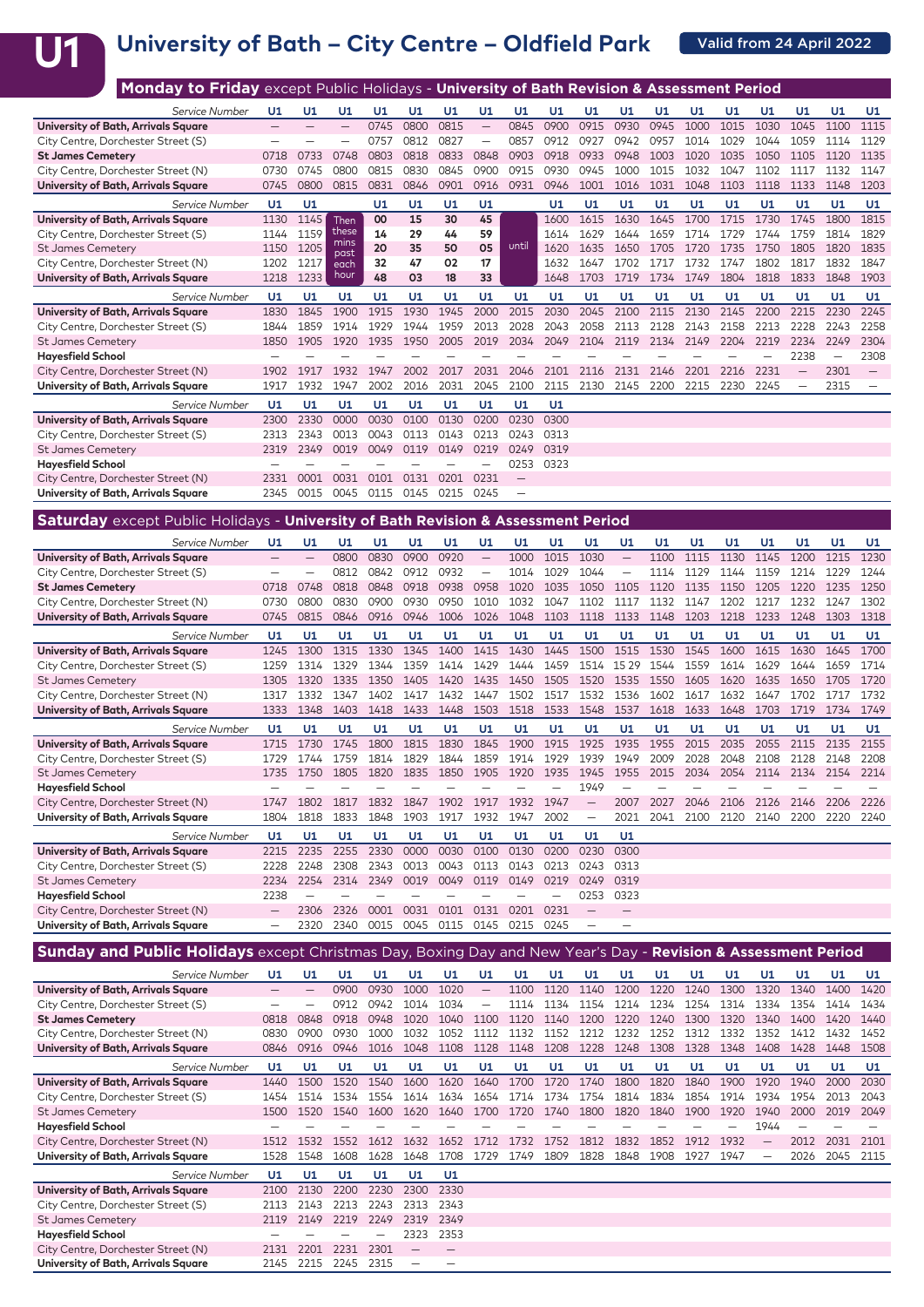# U1 University of Bath – City Centre – Oldfield Park **Channel April 2022**

| <b>Monday to Friday</b> except Public Holidays - University of Bath Holidays |                 |      |      |      |      |      |      |      |      |      |      |      |      |      |      |      |      |      |
|------------------------------------------------------------------------------|-----------------|------|------|------|------|------|------|------|------|------|------|------|------|------|------|------|------|------|
| Service Number                                                               | U1              | U1   | U1   | U1   | U1   | U1   | U1   | U1   | U1   | U1   | U1   | U1   | U1   | U1   | U1   | U1   | U1   | U1   |
| University of Bath, Arrivals Square                                          | $\qquad \qquad$ | 0800 | —    | 0900 | 0930 | 1000 | 1030 | 1100 | 1130 | 1200 | 1230 | 1300 | 1330 | 1400 | 1430 | 1500 | 1530 | 1600 |
| City Centre, Dorchester Street (S)                                           |                 | 0812 |      | 0912 | 0942 | 1014 | 1044 | 1114 | 1144 | 1214 | 1244 | 1314 | 1344 | 1414 | 1444 | 1514 | 1544 | 1614 |
| <b>St James Cemetery</b>                                                     | 0718            | 0818 | 0848 | 0918 | 0948 | 1020 | 1050 | 1120 | 1150 | 1220 | 1250 | 1320 | 1350 | 1420 | 1450 | 1520 | 1550 | 1620 |
| City Centre, Dorchester Street (N)                                           | 0730            | 0830 | 0900 | 0930 | 1000 | 1032 | 1102 | 1132 | 1202 | 1232 | 1302 | 1332 | 1402 | 1432 | 1502 | 1532 | 1602 | 1632 |
| University of Bath, Arrivals Square                                          | 0745            | 0846 | 0916 | 0946 | 1016 | 1048 | 1118 | 1148 | 1218 | 1248 | 1318 | 1348 | 1418 | 1448 | 1518 | 1548 | 1618 | 1648 |
| Service Number                                                               | U1              | U1   | UЛ   | U1.  | U1   | U1   | U1   | U1   | U1   | U1   | U1   | U1   | U1   | U1   | U1   | U1   |      |      |
| University of Bath, Arrivals Square                                          | 1630            | 1700 | 1730 | 1800 | 1830 | 1900 | 1930 | 2000 | 2030 | 2100 | 2130 | 2200 | 2230 | 2300 | 2315 | 2345 |      |      |
| City Centre, Dorchester Street (S)                                           | 1644            | 1714 | 1744 | 1814 | 1844 | 1914 | 1944 | 2013 | 2043 | 2113 | 2143 | 2213 | 2243 | 2313 | 2328 | 2358 |      |      |
| <b>St James Cemetery</b>                                                     | 1650            | 1720 | 1750 | 1820 | 1850 | 1920 | 1950 | 2019 | 2049 | 2119 | 2149 | 2219 | 2249 | 2319 | 2334 | 0004 |      |      |
| <b>Hayesfield School</b>                                                     |                 |      |      |      |      |      |      |      |      |      |      |      |      |      | 2338 | 0008 |      |      |
| City Centre, Dorchester Street (N)                                           | 1702            | 1732 | 1802 | 1832 | 1902 | 1932 | 2002 | 2031 | 2101 | 2131 | 2201 | 2231 | 2301 | 2331 |      |      |      |      |
| University of Bath, Arrivals Square                                          | 1719            | 1749 | 1818 | 1848 | 1917 | 1947 | 2016 | 2045 | 2115 | 2145 | 2215 | 2245 | 2315 | 2345 |      |      |      |      |

### **Saturday** except Public Holidays - **University of Bath Holidays**

| Service Number                      | U1   | U1   | U1   | U1          | U1   | U1   | U1   | U1   | U1.  | U1   | U1   | U1   | U1   | U1   | U1        | U1   | U1   | U1   |
|-------------------------------------|------|------|------|-------------|------|------|------|------|------|------|------|------|------|------|-----------|------|------|------|
| University of Bath, Arrivals Square |      | 0800 | —    | <b>NO00</b> | 0930 | 1000 | 1030 | 1100 | 1130 | 1200 | 1230 | 1300 | 1330 | 1400 | 1430      |      | 1530 | 1600 |
| City Centre, Dorchester Street (S)  |      | 0812 | -    | N91         | 7942 | 1014 | 1044 | 1114 | 1144 | 1214 | 1244 | 314  | 1344 | 1414 | 1444      | 1514 | 1544 | 1614 |
| <b>St James Cemetery</b>            | 0718 | 0818 | 0848 | 0918        | 0948 | 1020 | 1050 | 1120 | 1150 | 1220 | 1250 | 1320 | 1350 | 1420 | 1450      | 1520 | 1550 | 1620 |
| City Centre, Dorchester Street (N)  | 0730 | 0830 | nanr | 0930.       | 1000 | 1032 | 1102 | 132  | 1202 | 1232 | 1302 | 1332 | 1402 | 1432 | 1502      | 1532 | 1602 | 1632 |
| University of Bath, Arrivals Square | 0745 | 0846 | 0916 | 0946        | 1016 | 1048 | 1118 | 1148 | 1218 | 1248 | 1318 | 1348 | 1418 | 1448 | 1518      | 1548 | 1618 | 1648 |
| Service Number                      | U1.  | U1   | U1   | U1          | U1   | U1   | U1   | U1   | U1   | U1   | U1   | U1   | U1   | U1   | U1.       | U1   |      |      |
| University of Bath, Arrivals Square | 1630 | 1700 | 1730 | 1800        | 1830 | 1900 | 1930 | 2000 | 2030 | 2100 | 2130 | 2200 | 2230 | 2300 | 2315      | 2345 |      |      |
| City Centre, Dorchester Street (S)  | 1644 | 1714 | 744  | 1814        | 1844 | 1914 | 1944 | 2013 | 2043 | 2113 | 2143 | 2213 | 2243 | 2313 | 2328      | 2358 |      |      |
| <b>St James Cemetery</b>            | 1650 | 1720 | 1750 | 1820        | 1850 | 1920 | 1950 | 2019 | 2049 | 2119 | 2149 | 2219 | 2249 | 2319 | 2334 0004 |      |      |      |
| <b>Hayesfield School</b>            |      |      |      |             |      |      |      |      |      |      |      |      |      |      | 2338      | 0008 |      |      |
| City Centre, Dorchester Street (N)  | 1702 | 732  | 1802 | 1832        | 1902 | 1932 | 2002 | 2031 | 2101 | 2131 | 2201 | 2231 | 2301 | 2331 | –         |      |      |      |
| University of Bath, Arrivals Square | 1719 | 1749 | 1818 | 1848        | 1917 | 1947 | 2016 | 2045 | 2115 | 2145 | 2215 | 2245 | 2315 | 2345 | -         |      |      |      |
|                                     |      |      |      |             |      |      |      |      |      |      |      |      |      |      |           |      |      |      |

| Sunday and Public Holidays except Christmas Day, Boxing Day and New Year's Day - University of Bath Holidays |      |      |      |      |       |      |      |      |      |      |      |      |      |      |      |      |      |      |
|--------------------------------------------------------------------------------------------------------------|------|------|------|------|-------|------|------|------|------|------|------|------|------|------|------|------|------|------|
| Service Number                                                                                               | U1   | U1   | U1   | U1   | U1    | U1   | U1   | U1   | U1.  | U1   | U1   | U1   | U1   | U1   | U1   | U1   | U1.  | U1   |
| University of Bath, Arrivals Square                                                                          |      |      | 0930 | 1000 | 1030  | 1100 | 1130 | 200  | 1230 | 1300 | 1330 | 1400 | 1430 | 1500 | 1530 | 1600 | 1630 | 1700 |
| City Centre, Dorchester Street (S)                                                                           |      |      | 0942 | 1014 | 1044  | 1114 | 144  | 1214 | 1244 | 1314 | 1344 | 1414 | 1444 | 1514 | 1544 | 1614 | 1644 | 1714 |
| <b>St James Cemetery</b>                                                                                     | 0848 | 0918 | 0948 | 1020 | 1050. | 1120 | 1150 | 1220 | 1250 | 1320 | 1350 | 1420 | 1450 | 1520 | 1550 | 1620 | 1650 | 1720 |
| City Centre, Dorchester Street (N)                                                                           | 0900 | 0930 | 1000 | 1032 | 1102  | 1132 | 202  | 1232 | 1302 | 1332 | 1402 | 1432 | 1502 | 1532 | 1602 | 1632 | 1702 | 1732 |
| University of Bath, Arrivals Square                                                                          | 0916 | 0946 | 1016 | 1048 | 1118  | 1148 | 1218 | 1248 | 1318 | 1348 | 1418 | 1448 | 1518 | 1548 | 1618 | 1648 |      | 1749 |
|                                                                                                              |      |      |      |      |       |      |      |      |      |      |      |      |      |      |      |      |      |      |
| Service Number                                                                                               | U1   | U1   | U1   | U1   | U1    | U1   | U1   | U1   | U1   | U1   | U1   | U1   | U1   | U1   | U1   | U1   | U1   | U1   |
| University of Bath, Arrivals Square                                                                          | 1730 | 1800 | 1830 | 1900 | 1930  | 2000 | 2030 | 2100 | 2130 | 2200 | 2230 | 2300 | 2315 | 2345 |      |      |      |      |
| City Centre, Dorchester Street (S)                                                                           | 1744 | 1814 | 1844 | 1914 | 1944  | 2013 | 2043 | 2113 | 2143 | 2213 | 2243 | 2313 | 2328 | 2358 |      |      |      |      |
| <b>St James Cemetery</b>                                                                                     | 1750 | 1820 | 1850 | 1920 | 1950  | 2019 | 2049 | 2119 | 2149 | 2219 | 2249 | 2319 | 2334 | 0004 |      |      |      |      |
| <b>Hayesfield School</b>                                                                                     |      |      |      |      |       |      |      |      |      |      |      |      | 2338 | 0008 |      |      |      |      |
| City Centre, Dorchester Street (N)                                                                           | 1802 | 1832 | 1902 | 1932 | 2002  | 2031 | 2101 | 2131 | າາດ' | 2231 | 2301 | 2331 |      |      |      |      |      |      |